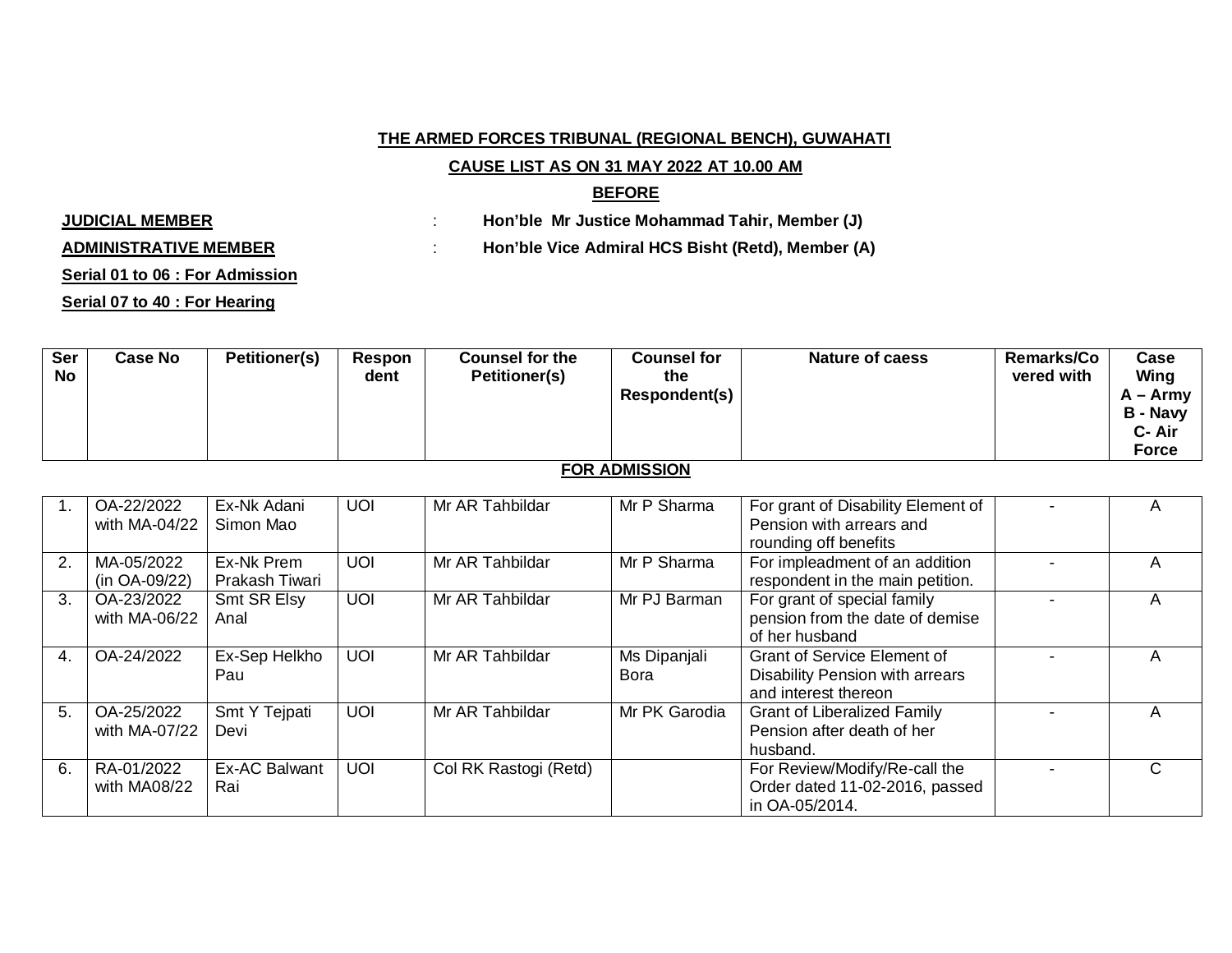# **FOR HEARING**

| 7.  | OA-18/2018                            | Lnk Jongshi Ao                                  | $\overline{U}$  | Mr Manas Sarania<br>Md Sarif Uddin Ahmed<br>Ms Imtisangla Keitzar<br>Mr Bitupan Deuri | Mr P Sharma   | For grant of service & disability<br>Pension                                                                                                                                                                                       | Pleadings<br>complete | Α              |
|-----|---------------------------------------|-------------------------------------------------|-----------------|---------------------------------------------------------------------------------------|---------------|------------------------------------------------------------------------------------------------------------------------------------------------------------------------------------------------------------------------------------|-----------------------|----------------|
| 8.  | TA-01/2019<br>(AAOWP(C)<br>1358/2015) | Ms Lily Begam<br>Laskar                         | <b>UOI</b>      | Mr A Rashid<br>Mr A Mobaraque<br>Mrs MR Devi                                          | Mr B Kumar    | <b>Grant of Family Pension after</b><br>death of husband                                                                                                                                                                           | $-do-$                | A              |
| 9.  | OA-24/2018                            | Ex-Sep<br>Akhamton                              | UOI             | Mrs Rita Devi<br>Mr AR Tahbildar                                                      | Mr B Kumar    | <b>Grant of Disability Element of</b><br>Pension with broad banding<br>benefits                                                                                                                                                    | $-do-$                | Α              |
| 10. | OA-41/2018                            | Smt Vanlalruati                                 | $\overline{10}$ | Mr Anil Rinliana<br>Malhotra & Associate                                              | Mr PJ Barman  | <b>Grant of Family Pension to</b><br>dependent daughter                                                                                                                                                                            | -do-                  | A              |
| 11. | OA-42/2018                            | Smt<br>Zonghinglovi                             | <b>UOI</b>      | Mr Anil Rinliana<br>Malhora & Associate                                               | Mr PK Garodia | <b>Grant of Family Pension to</b><br>widowed applicant                                                                                                                                                                             | -do-                  | A              |
| 12. | OA-43/2018                            | Smt<br>Zaithanmawii                             | $U$ $O$         | Mr Anil Rinliana<br>Malhotra & Associate                                              | Mr PJ Barman  | <b>Grant of Family Pension to</b><br>dependent daughter                                                                                                                                                                            | -do-                  | A              |
| 13. | OA-22/2019                            | Lt Col Achintya<br><b>Kumar Nandi</b><br>(Retd) | UOI             | Mr RK Talukdar<br>Mr R Boro                                                           | Mr P Sharma   | <b>Grant of Disability Element of</b><br>Pension                                                                                                                                                                                   | $-do-$                | A              |
| 14. | OA-29/2019                            | Ex Sub KL<br>Jokendra Anal                      | $\overline{U}$  | Mr AR Tahbildar                                                                       | Mr PJ Barman  | Grant/revision of Service<br>Pension                                                                                                                                                                                               | $-do-$                | Α              |
| 15. | OA-30/2019                            | Ex-WO B Gogoi                                   | $\overline{U}$  | Mr PD Nair<br>Mr G Alam<br>Mr H Rohman<br>Mr D Nag                                    | Mr P Sharma   | Re-calculation of service benefits<br>monetary and all consequental<br>benefits incl promotion to the<br>next higher rank of MWO & Hony<br>Flying Offr with compensation<br>amounting to Rs 83,00,000/- and<br>cost of litigation. | $-do-$                | $\overline{C}$ |
| 16. | OA-31/2019<br>with MA-31/19           | Ex-Sub<br>Thangboy<br>Vaiphei                   | <b>UOI</b>      | Mr AR Tahbildar                                                                       | Mr P Sharma   | Grant of rounding off benefits of<br><b>Disability Element of Pension</b>                                                                                                                                                          | $-do-$                | A              |
| 17. | OA-32/2019                            | Ex-Sub M<br>Tomba Singh                         | $\overline{U}$  | Mr AR Tahbildar                                                                       | Mr PK Garodia | <b>Grant of Disability Element of</b><br>Pension with rounding off<br>benefits                                                                                                                                                     | $-do-$                | Α              |
| 18. | OA-33/2019                            | Ex-Sep Lunkam<br>Vaiphei                        | $\overline{10}$ | Mr AR Tahbildar                                                                       | Mr PJ Barman  | Grant of rounding off benefits of<br><b>Disability Element of Pension</b>                                                                                                                                                          | -do-                  | A              |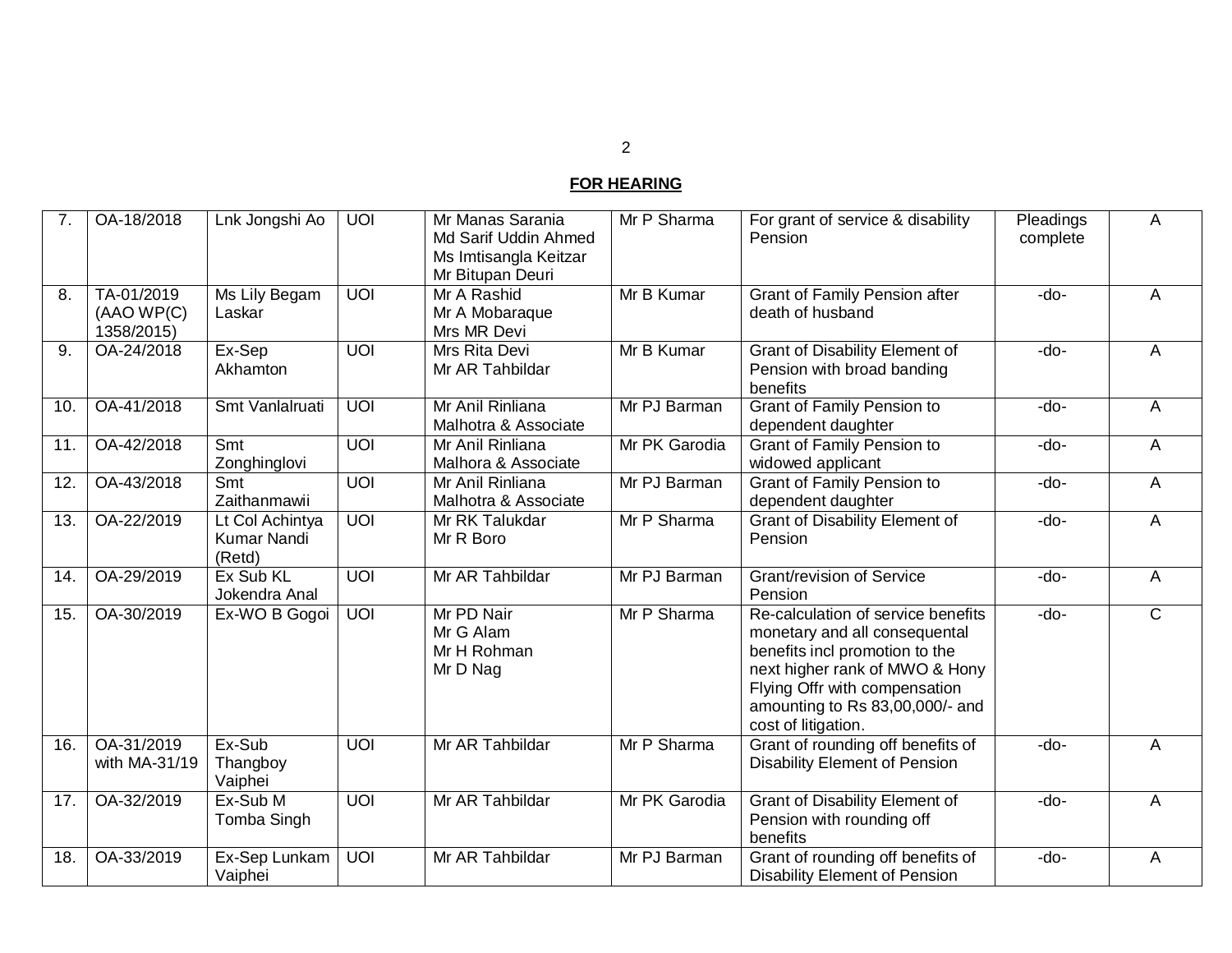| ×<br>I | I        |  |
|--------|----------|--|
|        |          |  |
|        | ۰.<br>M. |  |

| 19.               | OA-35/2019                        | Lnk(Opr) Ram<br>Pratap<br>Viswakarma          | $\overline{U}$ | Mr Manas Sarania<br>Md Sarif Uddin Ahmed<br>Mr Arkoy Ingti Kathar<br>Ms Imtisangal Keitzar | Mr P Sharma                        | Stopage/discontinuation of<br>maintenance allowances granted<br>to Respondent No 6                                          | Pleadings<br>complete | A |
|-------------------|-----------------------------------|-----------------------------------------------|----------------|--------------------------------------------------------------------------------------------|------------------------------------|-----------------------------------------------------------------------------------------------------------------------------|-----------------------|---|
| $\overline{20}$ . | OA-39/2019<br>with MA-31/<br>2019 | Ex-Hav<br>Vumkhanthang                        | $\overline{U}$ | Mr KC Gautam<br>Mr M Halder<br>Mr BK Biswa<br>Mr Jimmy Sangma<br>Mr D Mekrisuh             | Ms Dipanjali<br>Bora               | <b>Grant of Service Pension by</b><br>condoning of approx 2 years<br>shortfal in qualifying service.                        | $-do-$                | A |
| 21.               | OA-49/2019<br>with MA-34/19       | Ex-Rect<br>Khanzapao<br>Mate Zou              | $\overline{U}$ | Mr AR Tahbildar                                                                            | <b>Ms Dipanjali</b><br><b>Bora</b> | <b>Grant of Disability Element of</b><br>Pension with rounding off<br>benefits                                              | $-do-$                | A |
| 22.               | OA-59/2019                        | $Ex-Nk(TS) L$<br>Lohrii Mao                   | UOI            | Mr AR Tahbildar                                                                            | Ms Dipanjali<br><b>Bora</b>        | Grant of broad banding benefits<br>of disability pension from 20% to<br>50%                                                 | -do-                  | Α |
| $\overline{23}$   | OA-60/2019                        | Ex-Hony Nb<br>Sub KT<br><b>Divension Anal</b> | $\overline{U}$ | Mr AR Tahbildar                                                                            | Ms Dipanjali<br><b>Bora</b>        | Grant of broad banding benefits<br>of disability pension from 20% to<br>50%.                                                | $-do-$                | Α |
| 24.               | OA-24/2020<br>with MA-16/<br>2020 | Ex-Sep Loli<br>Mao                            | UOI            | Mr AR Tahbildar                                                                            | Mr P Sharma                        | Grant of revised rate of service<br>pension with arrears and interest<br>thereon.                                           | -do-                  | Α |
| 25.               | OA-01/2020                        | Ex-Sub<br>Lalrokhum                           | $\overline{U}$ | Mr AR Tahbildar                                                                            | Ms Dipanjali<br><b>Bora</b>        | Grant of revised rate of service<br>pension with arrears and interest<br>thereon                                            | -do-                  | A |
| $\overline{26}$ . | OA-11/2020                        | Hav/Opr Rishi<br>Kesh Kumar                   | UOI            | Mr B Pathak<br>Mr Vipin Kumar<br>Mr R Thadani                                              | Mr B Kumar                         | Grant of promotion to the rank<br>Nb Sub with cost of the<br>application.                                                   | $-do-$                | A |
| 27.               | OA-14/2020                        | Ex-Nk(TS) W<br>Angpong<br>Monsang             | UOI            | Mr AR Tahbildar                                                                            | Ms Dipanjali<br><b>Bora</b>        | Grant of broad banding benefits<br>of disability element of pension<br>from 20 to 50% with arrears and<br>interest thereon. | -do-                  | A |
| 28.               | OA-15/2020                        | Ex-Nk W Kolap<br>Sing Anal                    | $\overline{U}$ | Mr AR Tahbildar                                                                            | Ms Dipanjali<br><b>Bora</b>        | Grant of broad banding benefits<br>of disability element of pension<br>from 30 to 50% with arrears and<br>interest thereon. | -do-                  | A |
| 29.               | OA-04/2021                        | Ex-Nk<br>Ginjahang                            | $\overline{U}$ | Mr AR Tahbildar                                                                            | Ms Dipanjali<br><b>Bora</b>        | <b>Grant of Disability Element of</b><br>Pension with rounding off<br>benefits from 20 to 50%                               | $\overline{d}$        | A |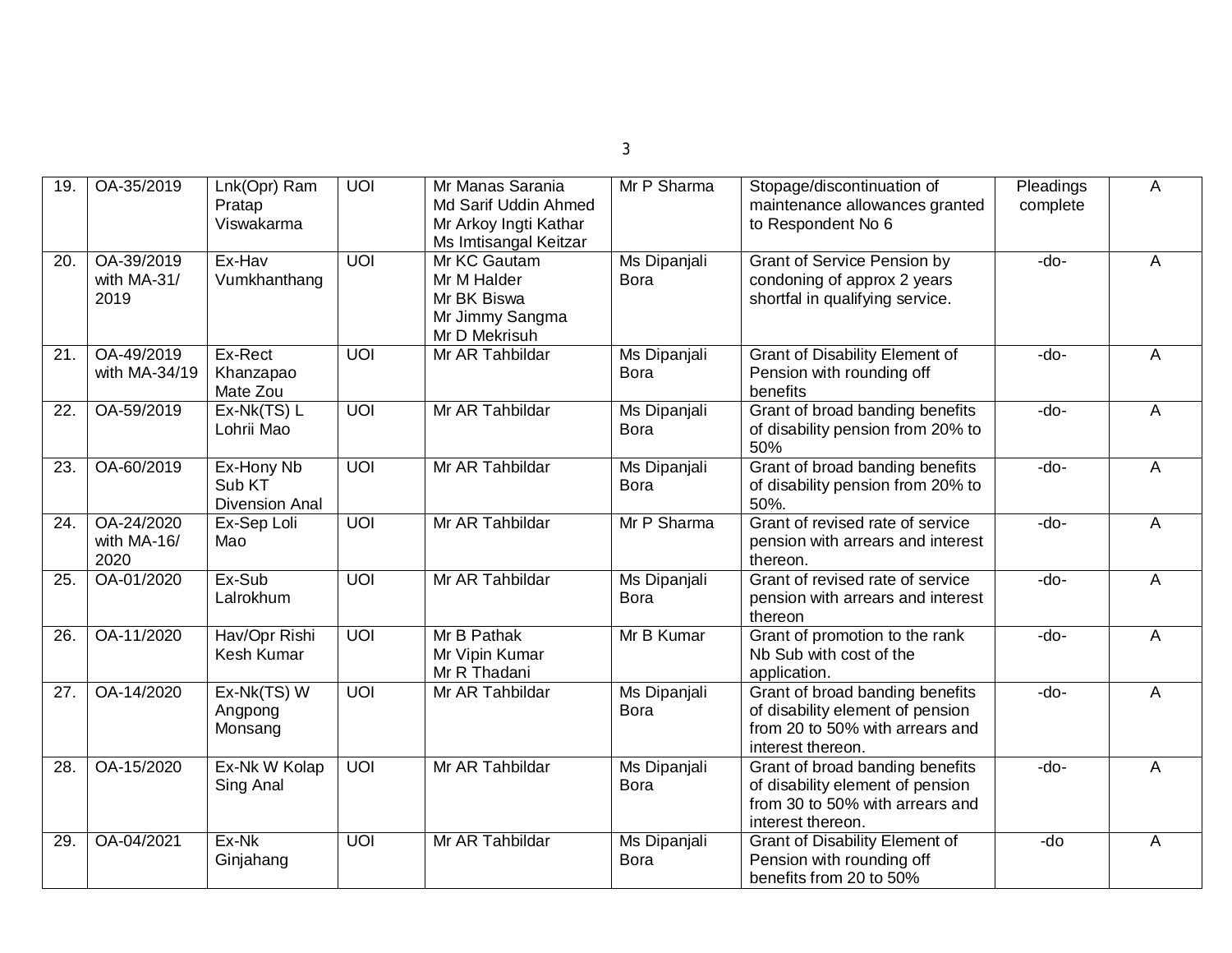| 30.               | OA-02/2021                                | Sep Hriiziiwo                         | UOI            | Mr SP thomas                                                       | Mr PK Garodia | For re-instatement into service                                                                                                                                                             | Pleadings | Α |
|-------------------|-------------------------------------------|---------------------------------------|----------------|--------------------------------------------------------------------|---------------|---------------------------------------------------------------------------------------------------------------------------------------------------------------------------------------------|-----------|---|
|                   | with MA-02/<br>2021                       |                                       |                | Mr Puni Sani<br>Ms S Marysena                                      |               | with consequental benefits.                                                                                                                                                                 | complete  |   |
| 31.               | OA-01/2021<br>with MA-01/<br>2021         | Ex-Nk<br>Ramendra<br>Laskar           | $\overline{U}$ | Mr AR Tahbildar                                                    | Mr PJ Barman  | <b>Grant of Disability Element of</b><br>Pension                                                                                                                                            | $-do-$    | A |
| 32.               | OA-09/2021                                | Ex-Lnk<br>Mangeilian<br>Vaiphei       | UOI            | Mr Manik Chanda<br>Mr Gaurab J Sharma                              | Mr PK Garodia | <b>Grant of Disability Element of</b><br>Pension with rounding off<br>benefits                                                                                                              | $-do-$    | A |
| 33.               | OA-08/2021<br>with MA-08/<br>2021         | Ex-Nk(TS) P<br>Thangcha<br>Gangte     | UOI            | Mr AR Tahbildar                                                    | Mr PK Garodia | <b>Grant of Disability Element of</b><br>Pension with rounding off<br>benefits.                                                                                                             | $-do-$    | А |
| 34.               | OA-24/2016                                | Sri Ashish<br>Prasad                  | UOI            | Mr P Mahanta<br>Mr A Khound<br>Mr RB Gohain                        | Mr B Kumar    | Re-instatement into service by<br>quashing/setting aside the<br>Discharge Order                                                                                                             | -od-      | C |
| 35.               | OA-36/2019<br>with MA-25/19<br>& MA-04/20 | Ex-Hav N<br>Tomba Singh               | $\overline{U}$ | Mr AR Tahbildar                                                    | Mr PK Garodia | For grant of Broad Banding<br>benefits of disability pension<br>from 30 to 50% wef date of<br>retirement i.e. 01-05-2010                                                                    | $-do-$    | A |
| 36.               | OA-38/2019<br>with MA-30/19               | Ex-Sep Suresh<br>Chandra<br>Sharma    | $\overline{U}$ | Mr RK Talukdar<br>Mr R Boro                                        | Mr PK Garodia | For grant of Disability Element of<br>Pension for the period from 01-<br>01-1993 to 31-12-1995 and<br>revised rate as per 7 <sup>th</sup> CPC<br>award with arrears and interest<br>thereon | $-do-$    | A |
| 37.               | OA-27/2019                                | Smt Tribeni<br>Deori                  | <b>UOI</b>     | Mr Zahangir Hussain<br>(Legal Aid Counsel)<br>Mr Rupam Jyoti Sarma | Mr PK Garodia | <b>Grant of Special Family Pension</b><br>instead of Ordinary Family<br>Pension from the date of demise<br>of her husband                                                                   | -do-      | A |
| $\overline{38}$ . | OA-16/2019                                | Ex-Hav/Clk Shri<br>Shibu<br>Thampuran | $\overline{U}$ | Ms Alakananda<br>Chakravarty                                       | Mr P Sharma   | Grant of revised rate of pay &<br>pension alongwith consequential<br>benefits and 12% interest<br>thereon                                                                                   | $-do-$    | А |
| 39.               | OA-16/2021                                | Smt D Zhiiloni                        | UOI            | Mr AR Tahbildar                                                    | Mr B Kumar    | <b>Grant of Special Family Pension</b><br>from the date of demise of her<br>husband                                                                                                         | $-do-$    | A |